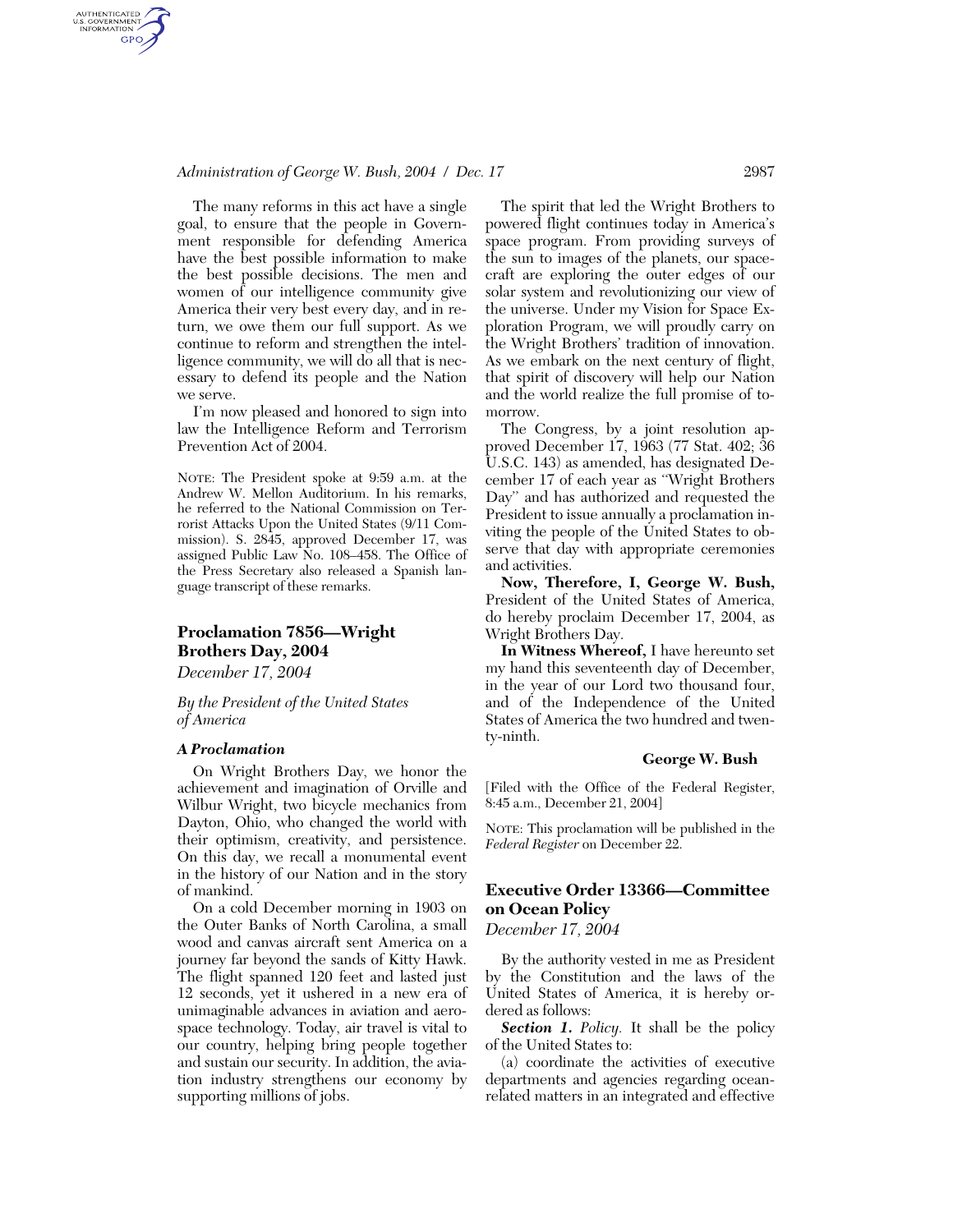manner to advance the environmental, economic, and security interests of present and future generations of Americans; and

(b) facilitate, as appropriate, coordination and consultation regarding ocean-related matters among Federal, State, tribal, local governments, the private sector, foreign governments, and international organizations.

*Sec. 2. Definition.* For purposes of this order the term ''ocean-related matters'' means matters involving the oceans, the Great Lakes, the coasts of the United States (including its territories and possessions), and related seabed, subsoil, and natural resources.

*Sec. 3. Establishment of Committee on Ocean Policy.* 

(a) There is hereby established, as a part of the Council on Environmental Quality and for administrative purposes only, the Committee on Ocean Policy (Committee).

(b) The Committee shall consist exclusively of the following:

- (i) the Chairman of the Council on Environmental Quality, who shall be the Chairman of the Committee;
- (ii) the Secretaries of State, Defense, the Interior, Agriculture, Health and Human Services, Commerce, Labor, Transportation, Energy, and Homeland Security, the Attorney General, the Administrator of the Environmental Protection Agency, the Director of the Office of Management and Budget, the Administrator of the National Aeronautics and Space Administration, the Director of National Intelligence, the Director of the Office of Science and Technology Policy, the Director of the National Science Foundation, and the Chairman of the Joint Chiefs of Staff;
- (iii) the Assistants to the President for National Security Affairs, Homeland Security, Domestic Policy, and Economic Policy;
- (iv) an employee of the United States designated by the Vice President; and
- (v) such other officers or employees of the United States as the Chairman of the Committee may from time to time designate.

(c) The Chairman of the Committee, after coordination with the Assistants to the President for National Security Affairs and Homeland Security, shall regularly convene and preside at meetings of the Committee, determine its agenda, direct its work, and, as appropriate to deal with particular subject matters, establish and direct subcommittees of the Committee that shall consist exclusively of members of the Committee. The Committee shall coordinate its advice in a timely fashion.

(d) A member of the Committee may designate, to perform the Committee or subcommittee functions of the member, any person who is within such member's department, agency, or office and who is (i) an officer of the United States appointed by the President, (ii) a member of the Senior Executive Service or the Senior Intelligence Service, (iii) an officer or employee within the Executive Office of the President, or (iv) an employee of the Vice President.

(e) Consistent with applicable law and subject to the availability of appropriations, the Council on Environmental Quality shall provide the funding, including through the Office of Environmental Quality as permitted by law and as appropriate, and administrative support for the Committee necessary to implement this order.

*Sec. 4. Functions of the Committee.* To implement the policy set forth in section 1 of this order, the Committee shall:

(a) provide advice on establishment or implementation of policies concerning oceanrelated matters to:

- (i) the President; and
- (ii) the heads of executive departments and agencies from time to time as appropriate;

(b) obtain information and advice concerning ocean-related matters from:

- (i) State, local, and tribal elected and appointed officials in a manner that seeks their individual advice and does not involve collective judgment or consensus advice or deliberation; and
- (ii) representatives of private entities or other individuals in a manner that seeks their individual advice and does not involve collective judgment or consensus advice or deliberation;